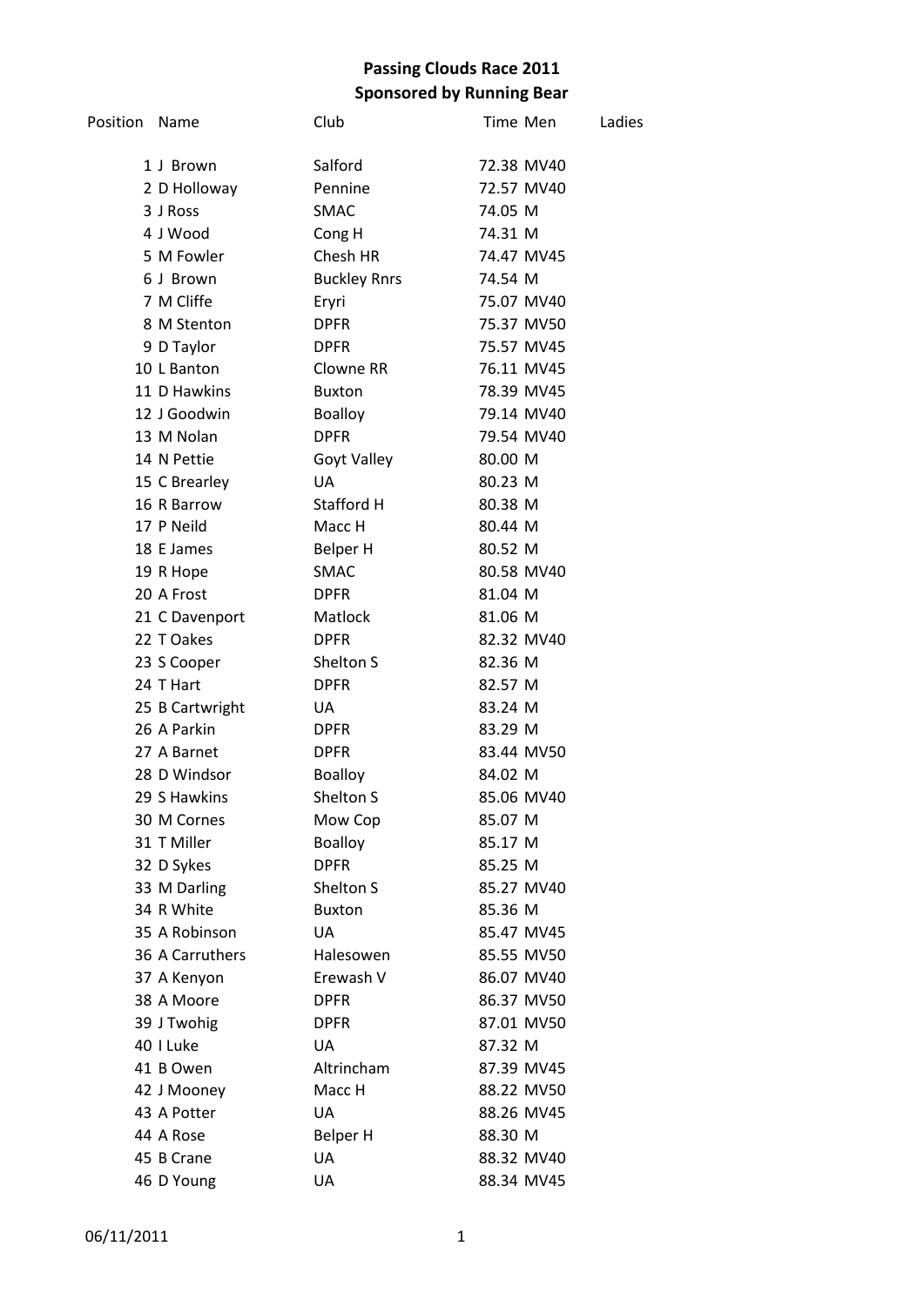| 47 K Holmes       | <b>DPFR</b>              | 88.39 MV55 |             |
|-------------------|--------------------------|------------|-------------|
| 48 L Batt         | <b>DPFR</b>              | 88.47      | LV45        |
| 49 M Harrison     | UA                       | 89.14 M    |             |
| 50 W Kitchen      | <b>DPFR</b>              | 89.19 MV40 |             |
| 51 C Wilshaw      | Pennine                  | 89.27 MV45 |             |
| 52 A Mason        | Vale Royal               | 89.53 M    |             |
| 53 S Wathall      | Retford                  | 89.59 MV50 |             |
| 54 R Morgan       | Wirksworth               | 90.16 M    |             |
| 55 N Bebbington   | Newcastle AC             | 90.23 M    |             |
| 56 J Tatton       | <b>Buxton</b>            | 90.38 M    |             |
| 57 F Hirst        | UA                       | 90.47 MV45 |             |
| 58 P Clayton      | Vale Royal               | 91.04 MV45 |             |
| 59 G Pettengell   | Mow Cop                  | 91.12 MV50 |             |
| 60 M Cliff        | Pennine                  | 91.26 MV40 |             |
| 61 E Godber       | <b>Heanor RC</b>         | 91.29 M    |             |
| 62 D Mikolajewski | UA                       | 91.53 M    |             |
| 63 M Mallett      | Macc H                   | 92.15 MV40 |             |
| 64 G Woodward     | Matlock                  | 92.22 MV40 |             |
|                   |                          | 92.36 MV40 |             |
| 65 A Derbyshire   | Boalloy<br><b>Buxton</b> |            |             |
| 66 M Cudahy       |                          | 92,40 MV45 |             |
| 67 D Broadbent    | Sinfin RC                | 92.50 M    |             |
| 68 L Campbell     | <b>Boalloy</b>           | 93.01 MV45 |             |
| 69 B Macfadyen    | Macc H                   | 93.08 MV55 |             |
| 70 T Hulme        | Wilmslow                 | 93.16 MV60 |             |
| 71 E Reeves       | Cong H                   | 93.31      | L           |
| 72 S Ollier       | UA                       | 93.44 M    |             |
| 73 M Halsey       | <b>Buxton</b>            | 94.11 M    |             |
| 74 S Lynn         | Manch Tri                | 94.13 MV45 |             |
| 75 G Cooper       | UA                       | 94.35 MV50 |             |
| 76 M Cattermole   | UA                       | 94.37 M    |             |
| 77 R Isaacs       | Pensby R                 | 94.44      | <b>LV50</b> |
| 78 R Eadon        | Wirksworth               | 94.55 M    |             |
| 79 A Bocking      | Chesh HR                 | 95.25 MV55 |             |
| 80 D Halford      | UA                       | 95.27 MV40 |             |
| 81 S Capper       | UA                       | 95.37 M    |             |
| 82 S Bowker       | <b>UA</b>                | 95.38 MV55 |             |
| 83 T Hargreaves   | Stockport H              | 95.47 MV50 |             |
| 84 B Humphrey     | Altrincham               | 96.38 M    |             |
| 85 J Adam         | Pensby R                 | 96.42 MV55 |             |
| 86 L Ashton       | <b>DPFR</b>              | 96.55 MV40 |             |
| 87 W Marsh        | Mow Cop                  | 97.37 M    |             |
| 88 D Pickering    | Retford                  | 97.48 MV45 |             |
| 89 G Evans        | Cong H                   | 97.51      | LV40        |
| 90 N Dick         | Matlock                  | 98.05      | LV45        |
| 91 T Ryan         | UA                       | 98.07 MV45 |             |
| 92 P Gillard      | Helsby                   | 98.12 MV50 |             |
| 93 D Morris       | Chesh HHH                | 98.44 MV45 |             |
| 94 Y Tridimas     | Bowland                  | 98.51 MV65 |             |
|                   |                          |            |             |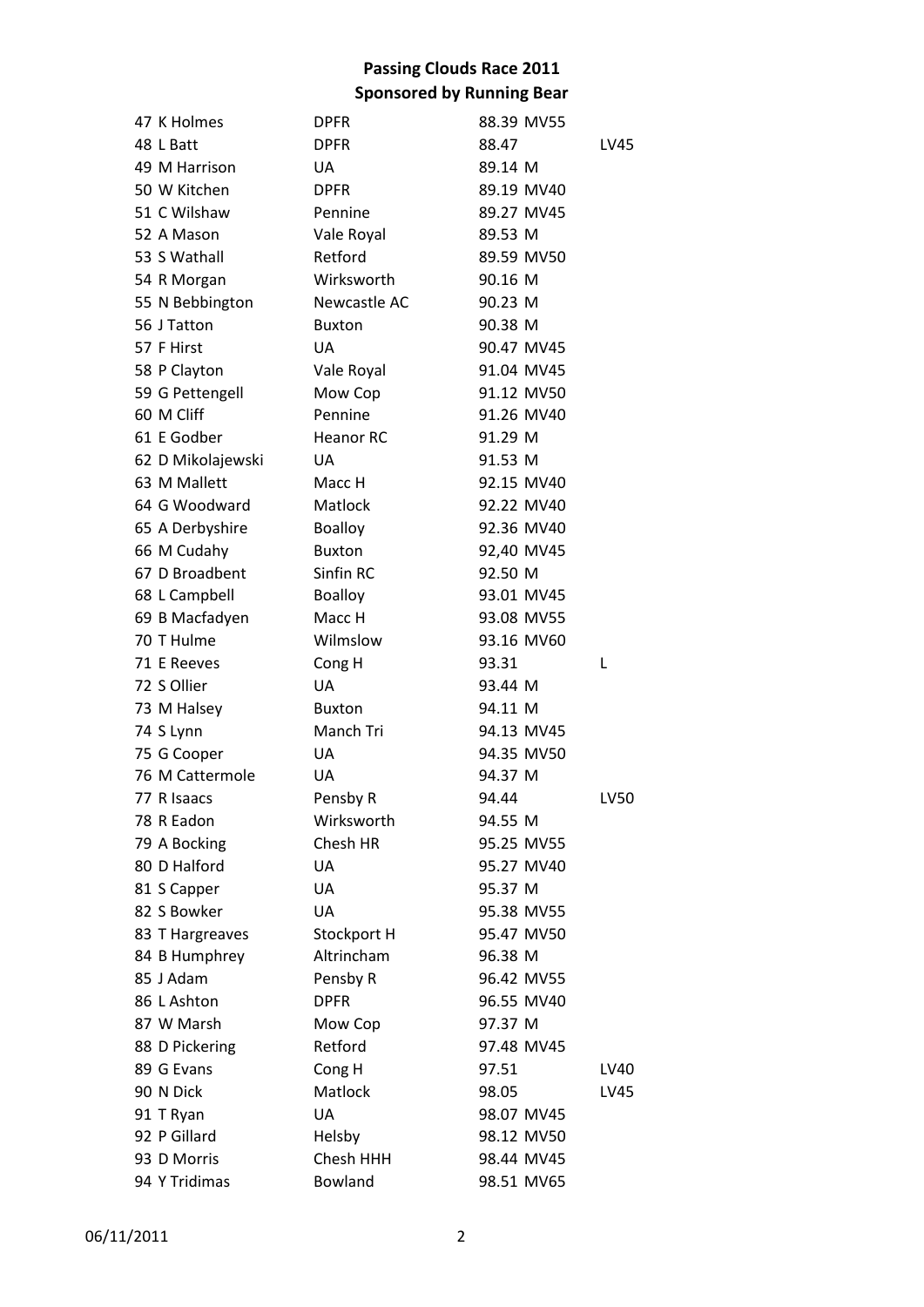| 95 J Walker       | <b>SMAC</b>    | 99.04 MV50  |      |
|-------------------|----------------|-------------|------|
| 96 S Macha        | Boalloy        | 99.04 MV45  |      |
| 97 P Robinson     | Pennine        | 99.29 MV45  |      |
| 98 S Litaba       | Glossopdale    | 99.38 MV45  |      |
| 99 R Cole         | <b>DPFR</b>    | 99.49 M     |      |
| 100 W Stevenson   | Shelton S      | 99.58 MV45  |      |
| 101 P Goodall     | Totley         | 99.56       | LV55 |
| 102 G Lamplough   | <b>SMAC</b>    | 100.27 MV40 |      |
| 103 S Higgins     | <b>UA</b>      | 100.31 MV40 |      |
| 104 K Milwain     | Shelton S      | 100.35 MV50 |      |
| 105 R Meylan      | <b>Buxton</b>  | 100.38 MV40 |      |
| 106 R Wallis      | <b>Buxton</b>  | 100.41 MV45 |      |
| 107 A Duncan      | Ashbourne      | 100.44 MV50 |      |
| 108 J Ladick      | <b>DPFR</b>    | 101.01      | L    |
| 109 L Williams    | UA             | 101.49 MV40 |      |
| 110 J Coyne       | <b>UA</b>      | 101.53 M    |      |
| 111 M Clayton     | Olney R        | 101.56 MV40 |      |
| 112 A Mercer      | Pensby R       | 103.32 MV40 |      |
| 113 A Wainwright  | UA             | 103.36      | LV40 |
| 114 S Harrison    | Totley         | 103.41 MV40 |      |
|                   |                |             |      |
| 115 D Webb        | <b>DPFR</b>    | 103.47 MV40 |      |
| 116 D Madden      | UA             | 103.48 MV40 |      |
| 117 A Coatsworth  | <b>FRA</b>     | 103.52 MV55 |      |
| 118 D Shakespeare | Olney R        | 104.10 MV45 |      |
| 119 R Broadhead   | Ashbourne      | 104.13 MV45 |      |
| 120   Scott       | UA             | 104.22 MV50 |      |
| 121 E Sanders     | Ashbourne      | 104.28      | LV45 |
| 122 C Scott       | Sinfin RC      | 104.53      | LV40 |
| 123 D Patrick     | Ashbourne      | 105.36 MV45 |      |
| 124 J Marsh       | UA             | 105.44 MV45 |      |
| 125 R Campbell    | SMAC           | 105.59 MV65 |      |
| 126 M Johnson     | UA             | 106.23 MV45 |      |
| 127 C Hopkinson   | Shelton S      | 106.25 MV50 |      |
| 128 C Hopkinson   | Shelton S      | 106.48      | LV45 |
| 129 M Kocsis      | Pennine        | 106.52 MV40 |      |
| 130 T Mackey      | <b>DPFR</b>    | 106.58 MV55 |      |
| 131 D Gould       | W Bromwich     | 107.01 MV55 |      |
| 132 R Whitmarsh   | Serpentine     | 107.05 M    |      |
| 133 N Lamidey     | UA             | 107.09 M    |      |
| 134 R Hakes       | <b>DPFR</b>    | 107.30 MV50 |      |
| 135 R Cooper      | Mow Cop        | 107.36 MV55 |      |
| 136 W Moore       | Shelton S      | 107.51 MV40 |      |
| 137 D Arundale    | <b>DPFR</b>    | 108.19 MV55 |      |
| 138 D Walker      | Macc H         | 108.36 MV55 |      |
| 139 R Mansfield   | UA             | 109.03 MV60 |      |
| 140 B Jay         | UA             | 109.03 MV40 |      |
| 141 D Marsden     | Stafford H     | 109.32 MV55 |      |
| 142 T Miller      | <b>Boalloy</b> | 109.41 MV55 |      |